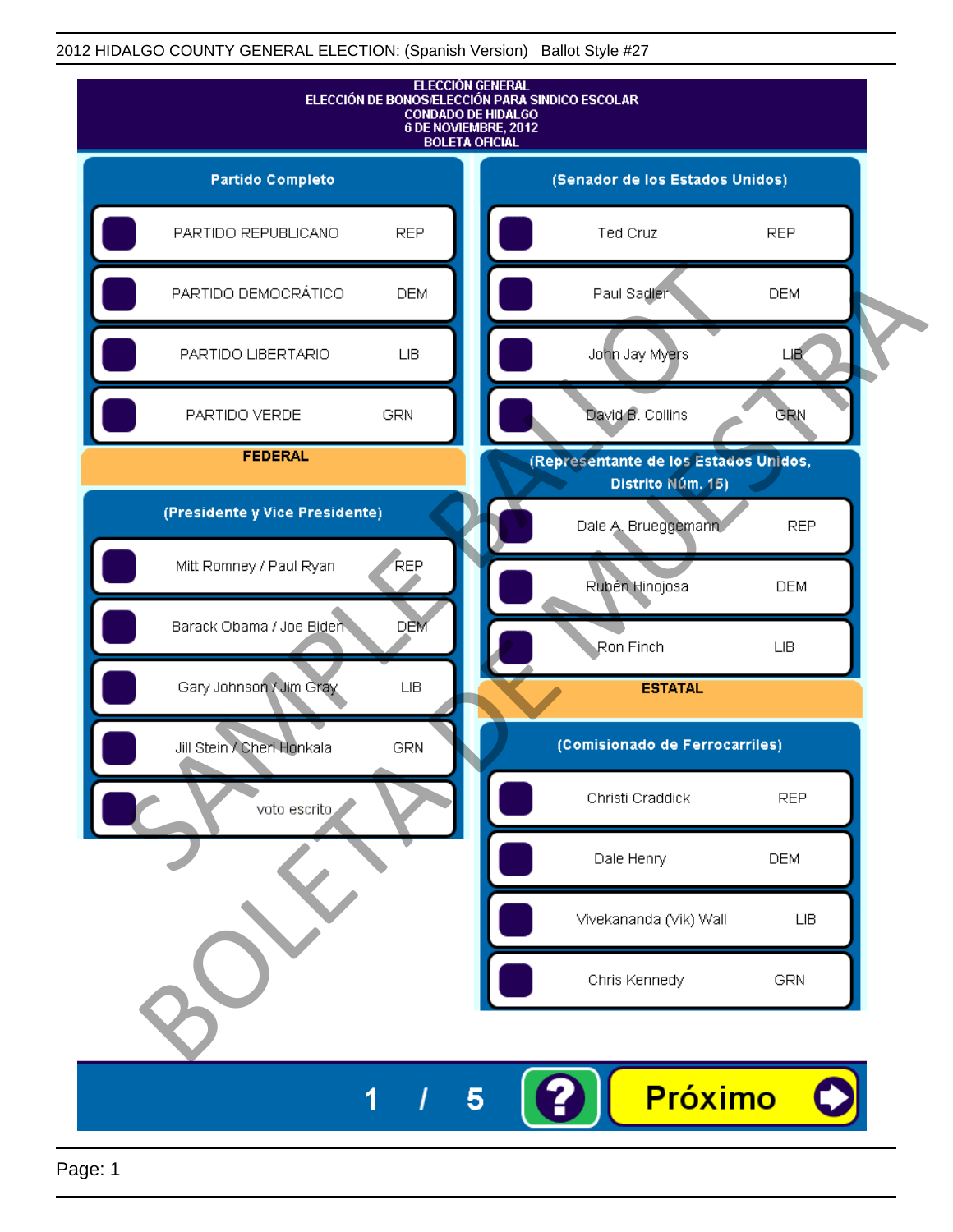

Page: 2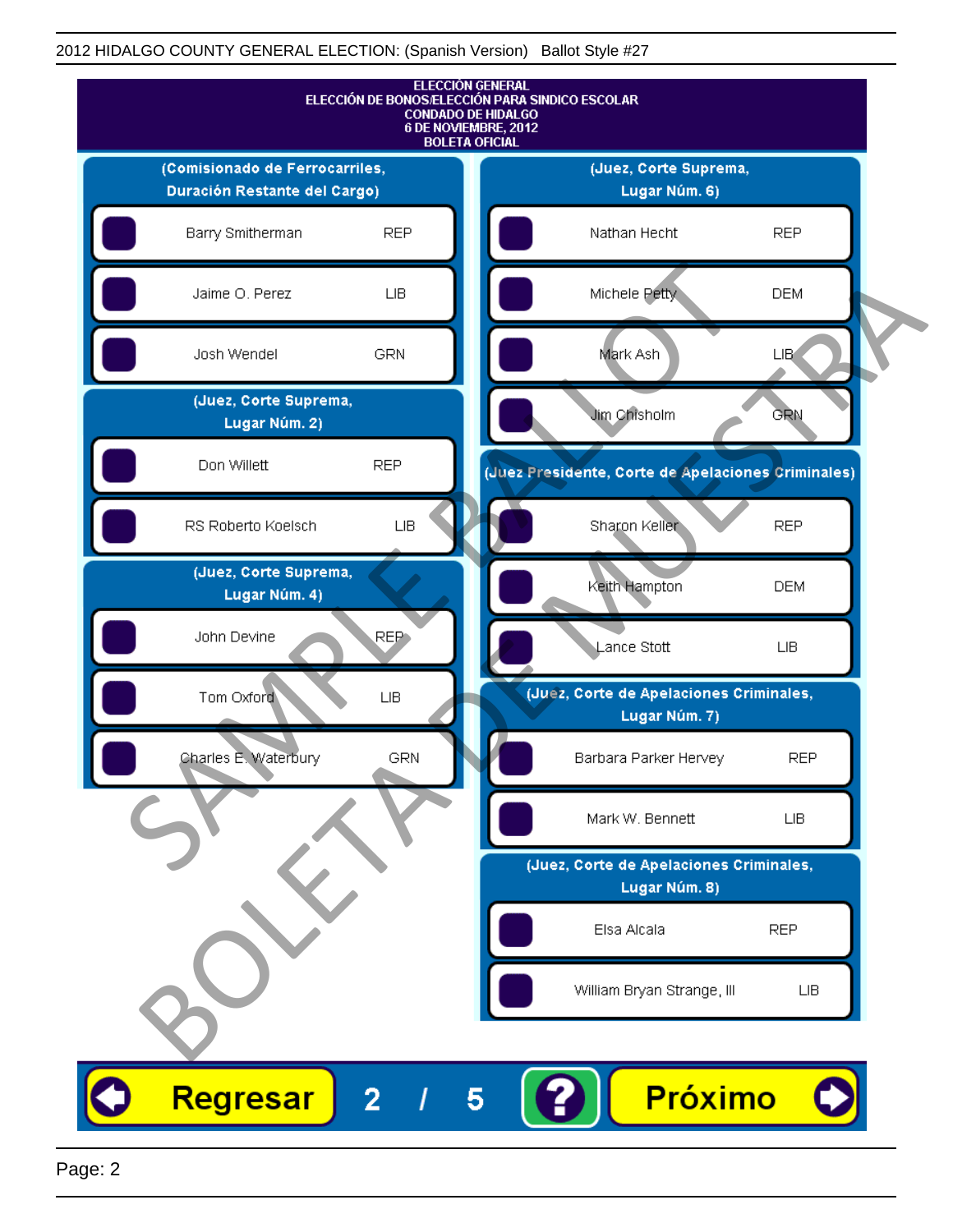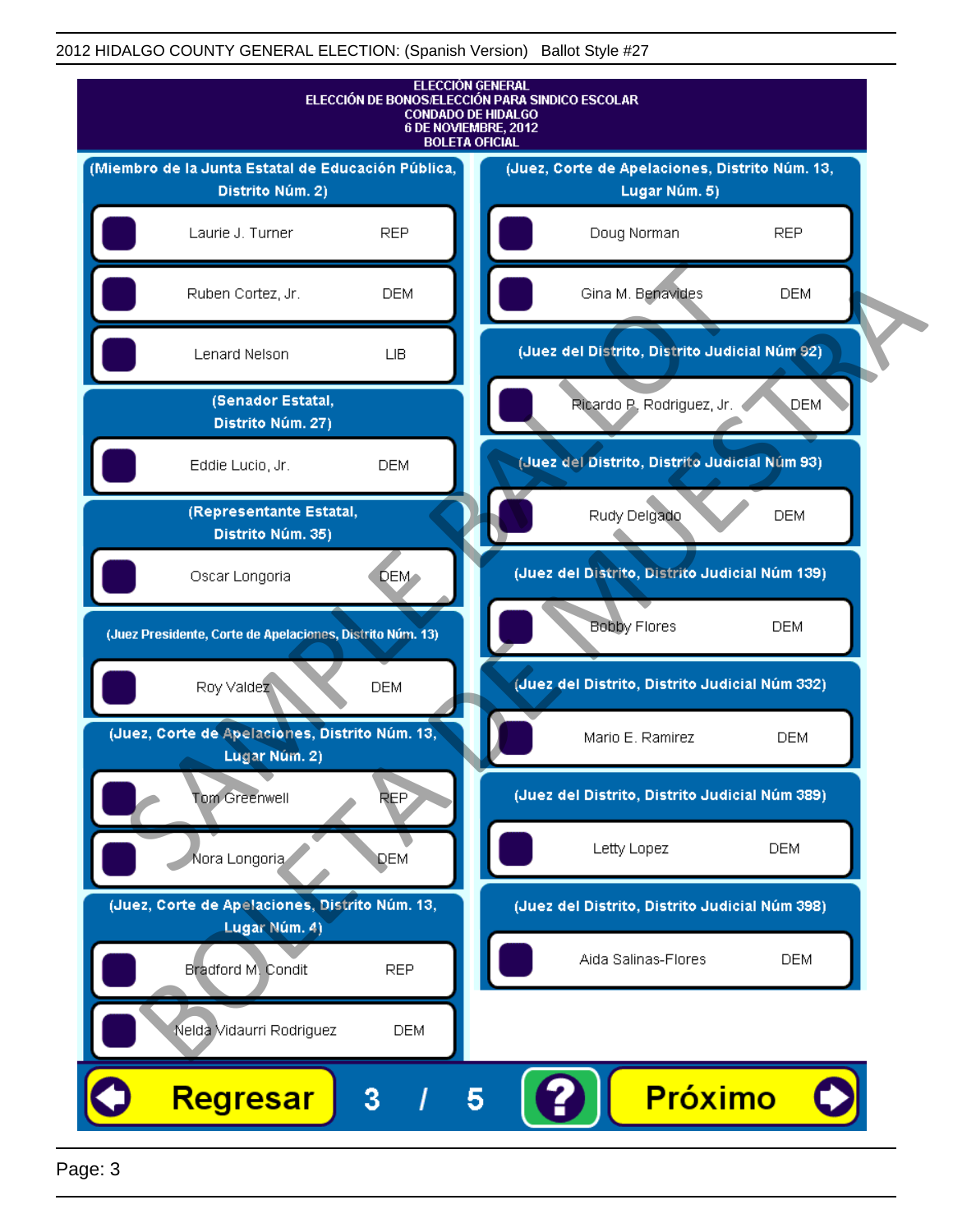| <b>ELECCIÓN GENERAL</b><br>ELECCIÓN DE BONOS/ELECCIÓN PARA SINDICO ESCOLAR<br><b>CONDADO DE HIDALGO</b><br>6 DE NOVIEMBRE, 2012<br><b>BOLETA OFICIAL</b>                         |                                              |
|----------------------------------------------------------------------------------------------------------------------------------------------------------------------------------|----------------------------------------------|
| (Juez del Distrito, Distrito Judicial Núm 430)                                                                                                                                   | DISTRITO ESCOLAR INDEPENDIENTE DE MONTE ALTO |
| Israel Ramon, Jr.<br><b>DEM</b>                                                                                                                                                  | (Sindico Escolar,<br>Lugar Núm. 1)           |
| (Juez del Distrito, Distrito Judicial Núm 449)                                                                                                                                   | Juan C. Rodriguez                            |
| Jesse Contreras<br><b>DEM</b>                                                                                                                                                    | Robert Gárate                                |
| <b>CONDADO</b>                                                                                                                                                                   | Josue Rivas                                  |
| (Sherife)                                                                                                                                                                        | (Sindico Escolar,<br>Lugar Núm. 2)           |
| Robert Caples<br><b>REP</b>                                                                                                                                                      | Connie Villanueva                            |
| Guadalupe "Lupe" Trevino<br>DEM                                                                                                                                                  | Chris Leal Castillo                          |
| DISTRITO DE DRENAJE NUMERO UNO DEL CONDADO<br>DE HIDALGO, TEXAS                                                                                                                  | Jimmy E. Padilla                             |
| <b>ELECCIÓN DE BONOS</b>                                                                                                                                                         | (Sindico Escolar,                            |
| (LA EMISIÓN DE BONOS EN LA CANTIDAD DE<br>\$184,000,000.00 Y LA IMPOSICIÓN DE IMPUESTOS<br>SUFICIENTES PARA PAGAR LOS BONOS PARA<br>MEJORAS AL SISTEMA DE DESAGUE DEL DISTRITO?) | Lugar Núm. 3)<br>Gloria Alicia Sanchez       |
| A FAVOR                                                                                                                                                                          | Teresa Del Toro                              |
| EN CONTRA                                                                                                                                                                        |                                              |
|                                                                                                                                                                                  |                                              |
| <b>Regresar</b><br>4                                                                                                                                                             | Próximo<br>5                                 |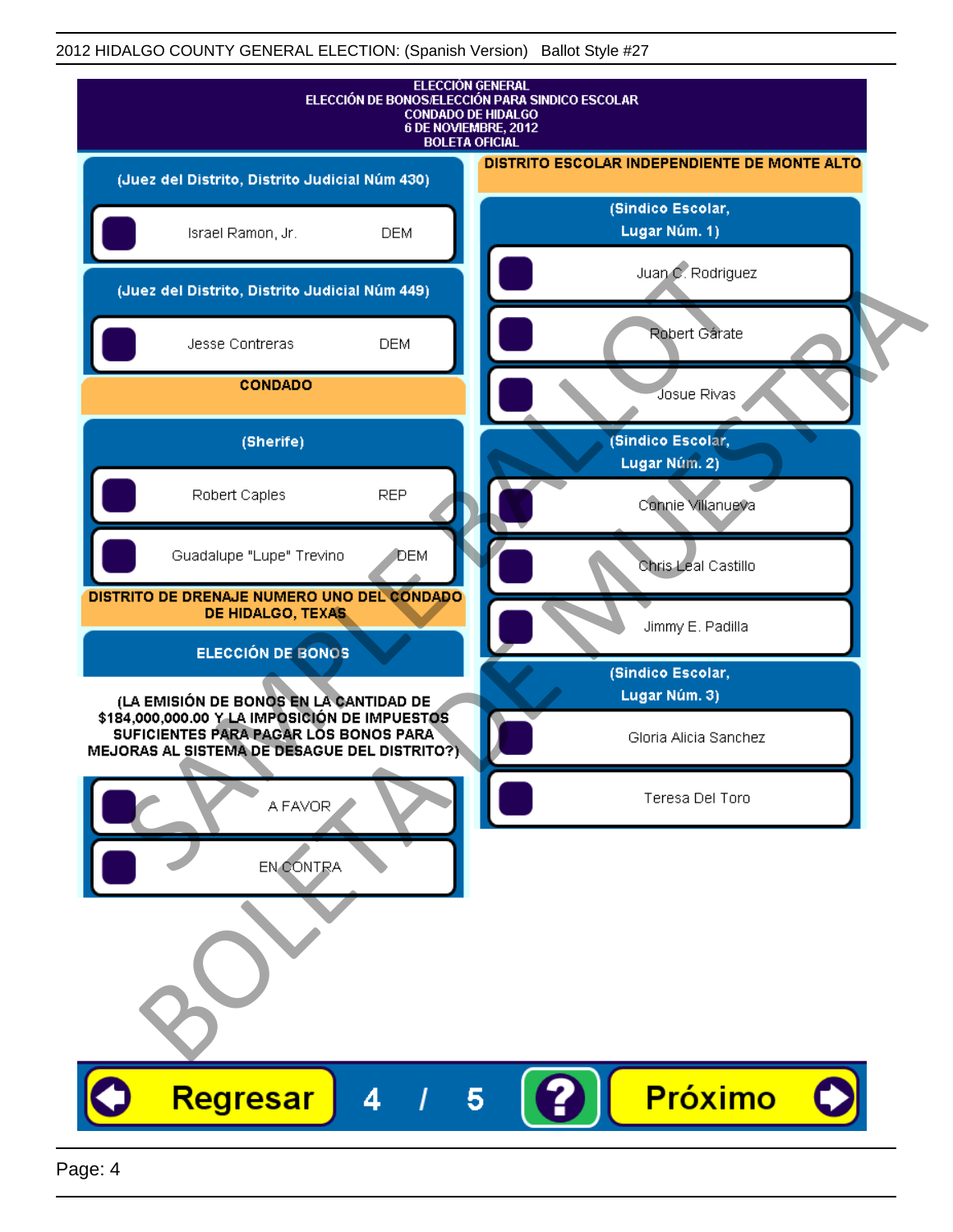## **ELECCIÓN GENERAL** ELECCIÓN DE BONOS/ELECCIÓN PARA SINDICO ESCOLAR<br>CONDADO DE HIDALGO<br>6 DE NOVIEMBRE, 2012 **BOLETA OFICIAL**

Revisar

### CANDIDATO SIN CONTENDIENTE DECLARADO ELECTO

(Juez, Corte de Ley del Condado, Núm. 7) Sergio Valdez (DEM)

(Asesor-Colector de Impuestos del Condado)

Fallo Fall Willdrea, J.I. (DEM)<br>
Consistionado el Condado, Precincto Núm. 1)<br>
A.C. Cuellar Jr. (DEM)<br>
Ullez de Paz, Precinto Núm. 1)<br>
Juez de Paz, Precinto Núm. 1, Lugar Núm. 1)<br>
Gilberto Sentz (DEM)<br>
Robert M. "Bobby" Con misionado del Condiado, Precincto Núm. 1)<br>
Andro del Condiado, Precincto Núm. 3)<br>
ez de Paz, Precinto Núm. 21<br>
algo M. Picer Lo Saerz, (CIEM)<br>
algo M. Picer Lo Saerz, (CIEM)<br>
algo M. Picer Lo Saerz, (CIEM)<br>
ez de Paz, Prec

Regresar

5

5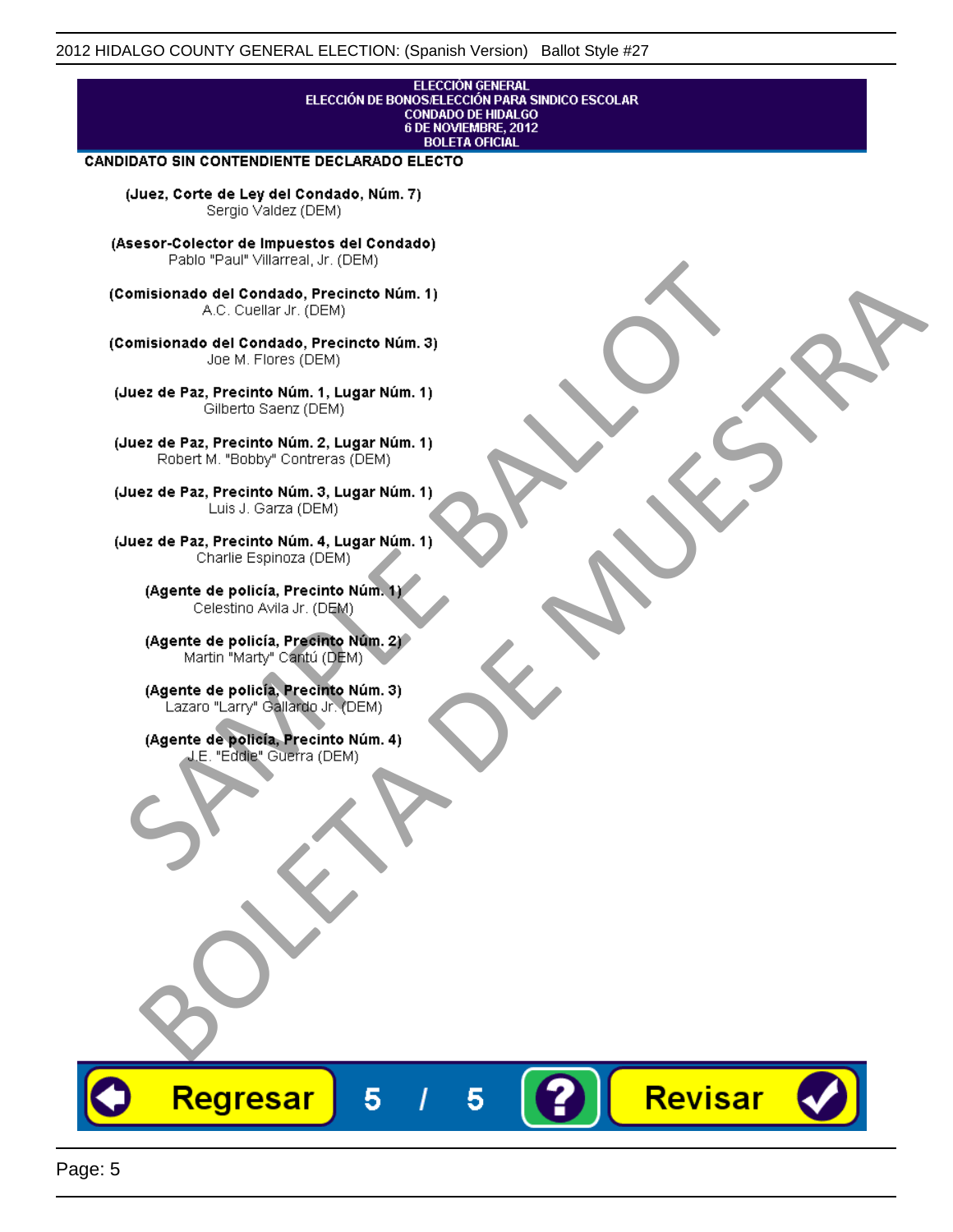# Resumen de instrucciones para la boleta electoral.

Presione el nombre del candidato o el título de la contienda para volver a la contienda.

El botón Votar se iluminará

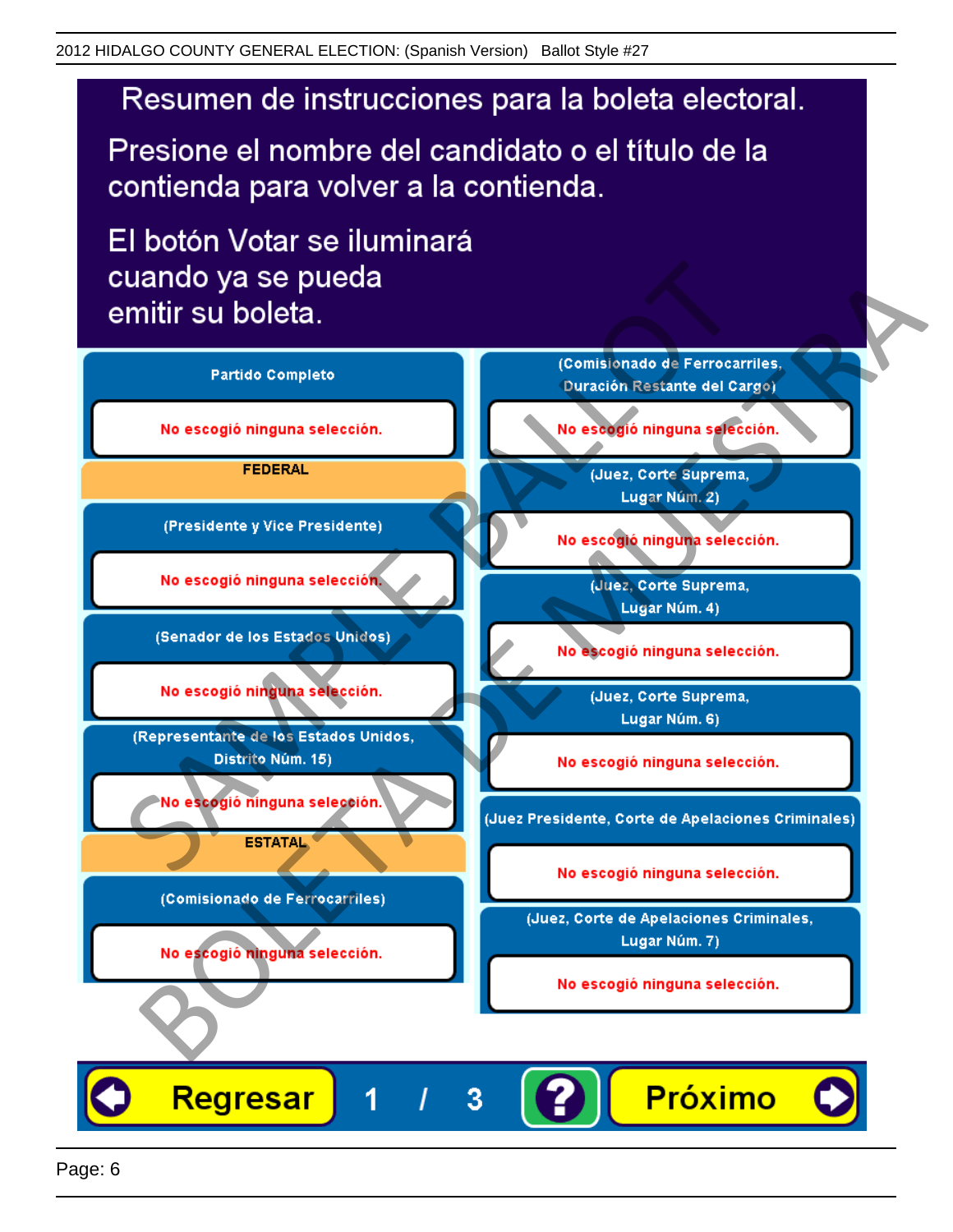# Resumen de instrucciones para la boleta electoral.

Presione el nombre del candidato o el título de la contienda para volver a la contienda.

El botón Votar se iluminará